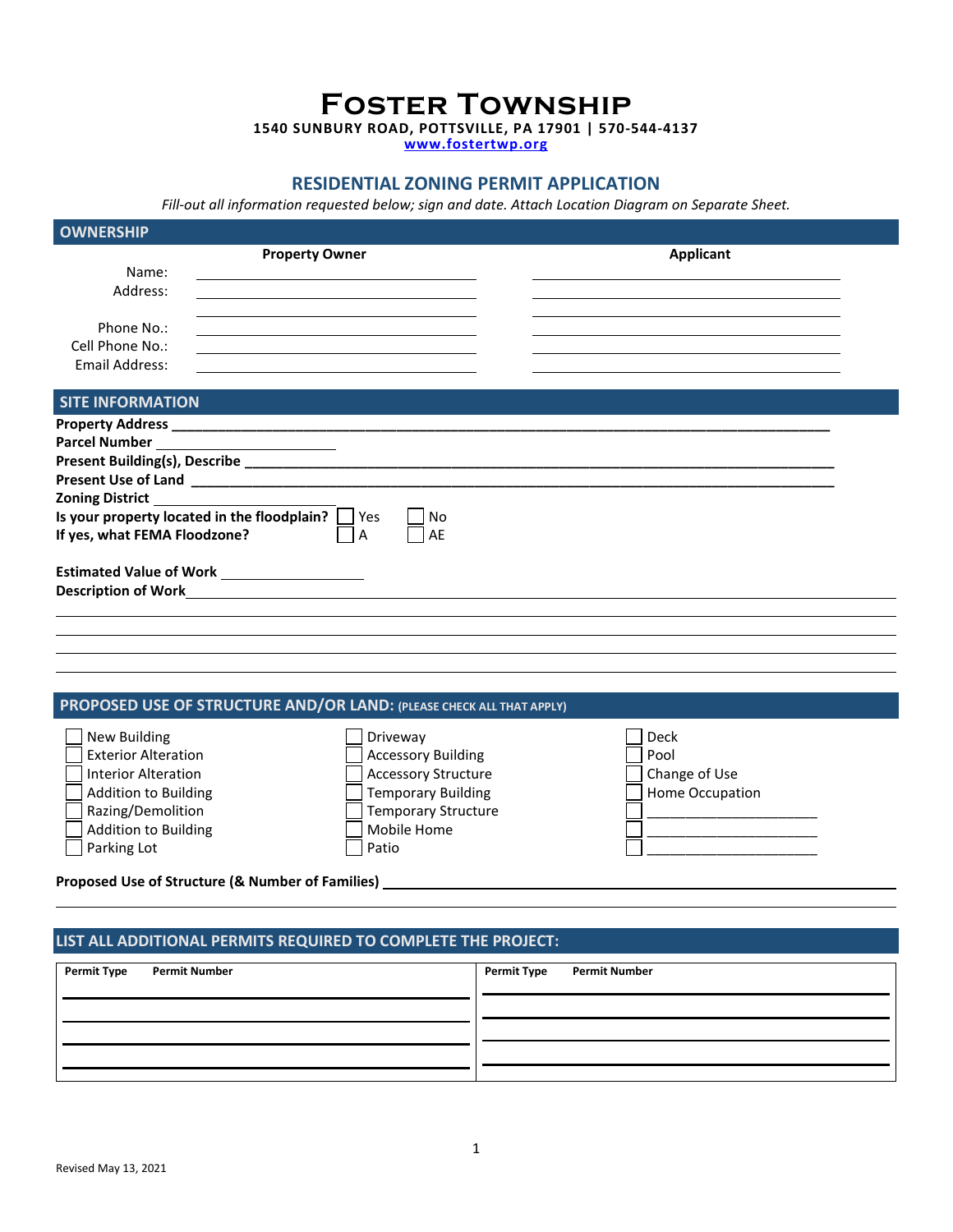## **RESIDENTIAL ZONING PERMIT APPLICATION**

#### **GENERAL PROJECT INFORMATION: (PLEASE CHECK ALL THAT APPLY)**

| Lot Information                    |          | <b>Official Use Only</b> |  |  |
|------------------------------------|----------|--------------------------|--|--|
|                                    | Adequate | Inadequate               |  |  |
| Lot Size (Sq. Ft.)                 |          |                          |  |  |
| Lot Width (L.F.)                   |          |                          |  |  |
| <b>Existing Lot</b>                |          |                          |  |  |
| Proposed Lot                       |          |                          |  |  |
| <b>Front Yard Setback</b>          |          |                          |  |  |
| Side Yard Setback #1               |          |                          |  |  |
| Side Yard Setback #2               |          |                          |  |  |
| <b>Rear Yard Setback</b>           |          |                          |  |  |
| Height of Building/Structure       |          |                          |  |  |
| Off Street Parking Spaces Provided |          |                          |  |  |

#### **PROPERTY SKETCH\PLOT PLAN (Please**

**Rear Property Line**

**Front Property Line**

**Show all existing and proposed structures, driveway, improvements, etc. Also show property lines and indicate building setback lines from all properties.**

**1 square = \_\_\_\_\_\_\_\_\_ feet**

Application is hereby made for a permit to erect or alter a structure which shall be located as shown on the attached diagram and/or to use the premises for the purposes described herewith. The information, which follows, together with location diagram, is made part of this application by the undersigned. It is understood and agreed by this applicant that any error, misstatement or misrepresentation of material fact, either with or without intention on the part of this applicant, such as might or would operate to cause a refusal of this application, or any change in the location, size or use of structure or land made subsequent to the issuance of this permit, without approval of the Zoning Office, shall constitute sufficient ground for the revocation of this permit.